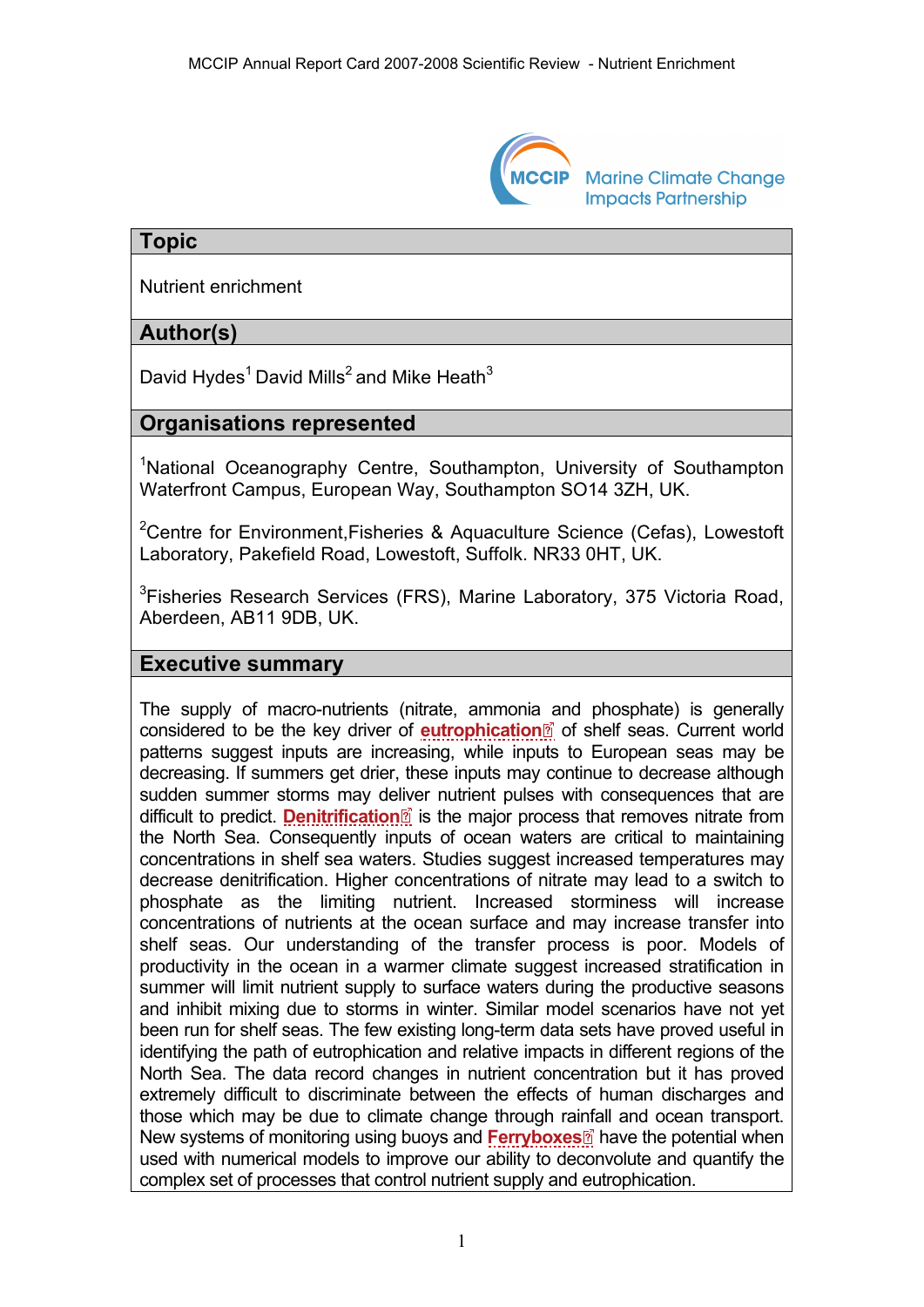### **Full review**

#### *Coastal waters- river inputs*

The supply of macro-nutrients (nitrate, ammonia [and](http://www.mccip.org.uk/arc/2007/glossary.htm) phosphate) is generally considered to be the key driver of **[eutrophication](http://www.mccip.org.uk/arc/2007/glossary.htm#Eutrophication)**<sup>2</sup> of shelf seas. In general ammonia inputs derive mainly from human activities, and less from natural geochemical processes in the terrestrial river catchments. Nitrate inputs also derive from human activities, particularly agriculture, but also from land erosion processes which are a function of rainfall patterns. Current world patterns suggest inputs are increasing, while inputs to European seas may be decreasing. At salinities less than about 34 the main source of nitrate is from rivers. Inputs to rivers are complex and largely determined by human activity. This was well described in a series of papers published in the journal "Biogeochemistry" in 1996; see Nixon *et al.* (1996) and OSPAR documents (OSPARCOM 2000). Legislation should tend to decrease inputs (OSPAR 2003) but current world patterns suggest inputs will increase, as do models looking at climate change effects on the UK. There is significant research effort looking at likely river inputs both on a global scale (Jones *et al* 1998; Dumont *et al.* 2005) and from UK sources with work on specific catchments (e.g.Wilby *et al*., 2006).

Heath (2007) developed a statistical method for modeling the spatial and temporal patterns of oxidised nitrogen (nitrate plus nitrite) riverine fluxes into the coa[stal](http://www.mccip.org.uk/arc/2007/glossary.htm) waters of northwestern Europe, over the period 1960-2005. **[UKCIP02](http://www.mccip.org.uk/arc/2007/glossary.htm#UKCIP02)**<sup>2</sup> Climate Change high and low emission scenarios predict that winter precipitation will increase over south-eastern UK while summers are expected to become much dryer. However, there is already evidence that dry summers may also be associated with an increase in storm events. The resultant increased runoff will lead to pulses of nutrients with uncertain consequences in terms of coastal productivity. Overall, annual precipitation is expected to reduce over south-eastern UK. Based on these predicted trends in precipitation, and the historical patterns of discharge and flow-weighted concentration (Heath, 2007) it is predicted that, assuming land-use and anthropogenic sources of nitrate within the catchments remain approximately constant, then annual fluxes of nitrate + nitrate to UK coastal waters of southern and south-eastern UK (North Sea south, Channel and Celtic Sea) should decrease in line with precipitation patterns under both high and low emission scenarios. However, annual fluxes of nitrate and nitrite to coastal waters of northern and north-western UK (Atlantic, North Sea north, Irish Sea) are harder to predict, being more dependent [on c](http://www.mccip.org.uk/arc/2007/glossary.htm)oncentrations in river waters and hence on land-use and **[anthropogenic](http://www.mccip.org.uk/arc/2007/glossary.htm#Anthropogenic)** sources. Radach & Patsch (2007) determined the monthly and annual riverine freshwater, nitrogen (N) and phosphorus (P) loading into the North Sea from Belgium, The Netherlands, and Germany for the period 1977–2000. They found that for continental Europe rivers with inputs to the southern North Sea the annual N loads had decreased by about 17 kt N /yr between 1977 and 2000. The total phosphorus and phosphate loads had decreased from about 80 and 50 kt P /yr in the 1980s to 25 and 12 kt P /yr, respectively, in the 1990s.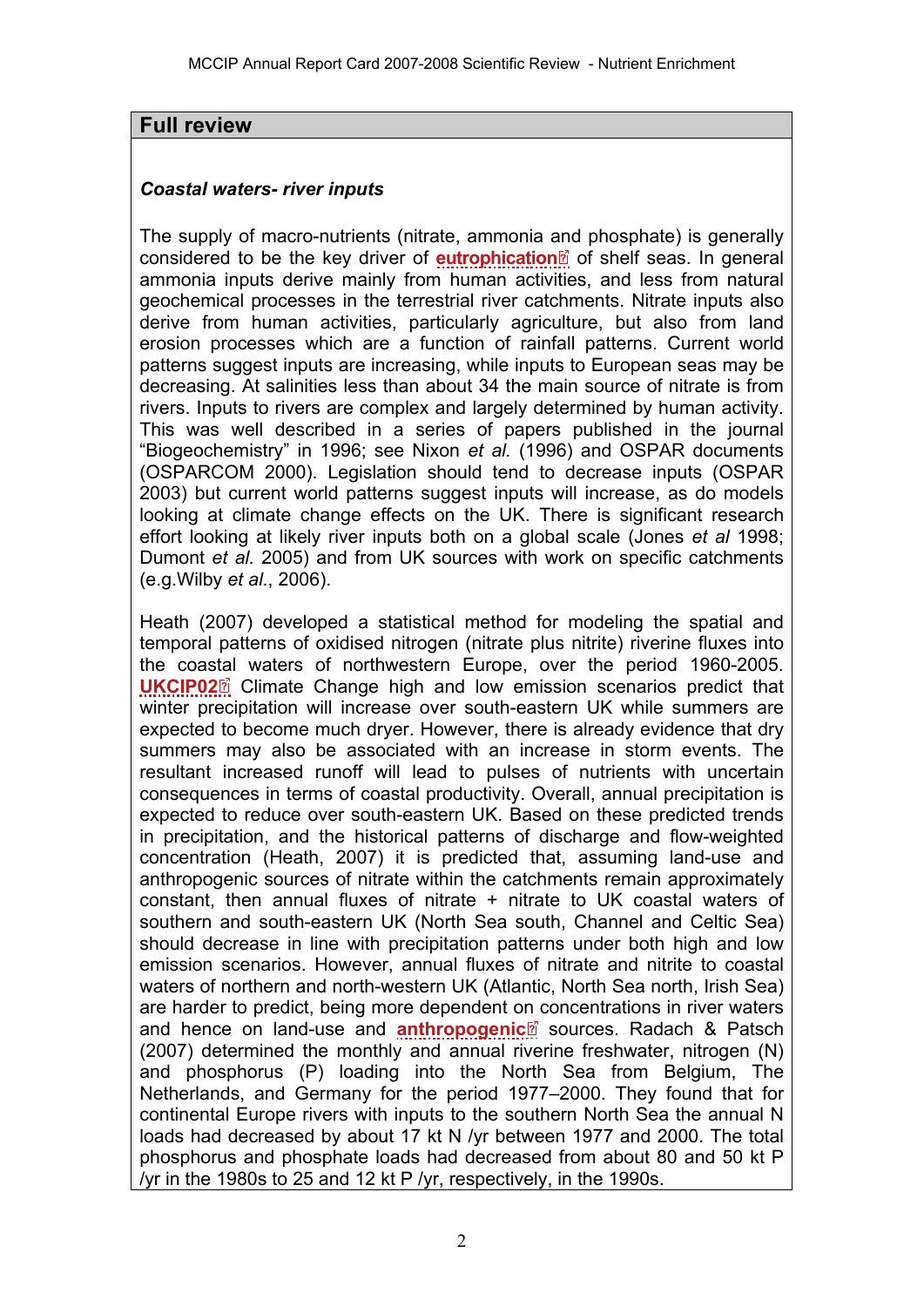Long-term data sets have proved useful in identifying the path of eutrophication and relative impacts in different regions of the North West European shelf. In particular the data collected at Liverpool University's Isle of Man site known as "Cypris" has provided a valuable insight into the effect of increased river concentrations on an offshore station. It shows how concentrations increased from the 1950s into the 1970s and have now steadied (Gowen *et al.,* 2002). Work following the assembly of data by the EU-FP-NOWESP project (Laane *et al* 1996a) attempted to link findings from sites where monitoring has been carried out in the Irish Sea, English Channel and North Sea. This found that similar trends could be detected in the English Channel and North Sea but that conditions in the Irish Sea at Cypris were the product of local conditions (Laane *et al*., 1996b).

### *Open waters - ocean inputs*

In the Celtic Sea, the English Channel Irish Sea and southern North Sea at salinities greater than about 34, the concentration of nitrate in the water may be more determined by the concentration in ocean source waters. (Hydes *et al*., 1999; Gowen *et al*., 2002). The similarities in variation between sites found by Laane *et al.,* (1996b) suggest that long range processes may be important, such as the variation in transport of ocean water on to the shelf.

At the end of winter, concentrations of nitrate in surface waters of the Atlantic Ocean adjacent to the shelf are higher than those found over much of the shelf (Hydes *et al*., 2004). Limited information is available on how these concentrations vary from year to year and on the variability of the exchange of these waters across the shelf break. Newer time series data show that changes from year to year of 50% are possible (Kelly-Gerreyn *et al.*, 2007) as a result of changes in the depths of winter mixing (Valencia *et al*., 2004).

As part of the description of the variability of the ecosystem in the Western Approaches, [Sou](http://www.mccip.org.uk/arc/2007/glossary.htm)thward (1980) suggested that a climatically controlled "[Russell Cycle](http://www.mccip.org.uk/arc/2007/glossary.htm#Russell_Cycle)<sup>7"</sup> determines concentrations of phosphate in the English Channel. In 1997 after close inspection of the data and procedures us[ed,](http://www.mccip.org.uk/arc/2007/glossary.htm)  Joint et al. (1997) raised doubts about how well the quality of the **[MBA E1](http://www.mccip.org.uk/arc/2007/glossary.htm#MBAE1)** data had been maintained. However, data collected in 2006 (Kelly-Gerreyn *et al*., 2007) show that 2006 concentrations were as low the low values recorded from E1 in the 1960s.

Climate change scenarios predict increased storminess. This may increase the depth of mixing in winter and consequently increase concentrations of nutrients at the ocean surface. Depending on the efficiency of the transfer process the supply of nutrient to shelf seas may also be increased. However our understanding of the transfer process is poor. Hydrographic models do not work well in this region and observations are sparse (Huthnance, 1995 and 1997). Insufficient research has been carried out in this area. Where model assessments of flow have been used to consider these possibilities it has been done without due consideration of their accuracy of the model estimates (e.g. Brion *et al*., 2004).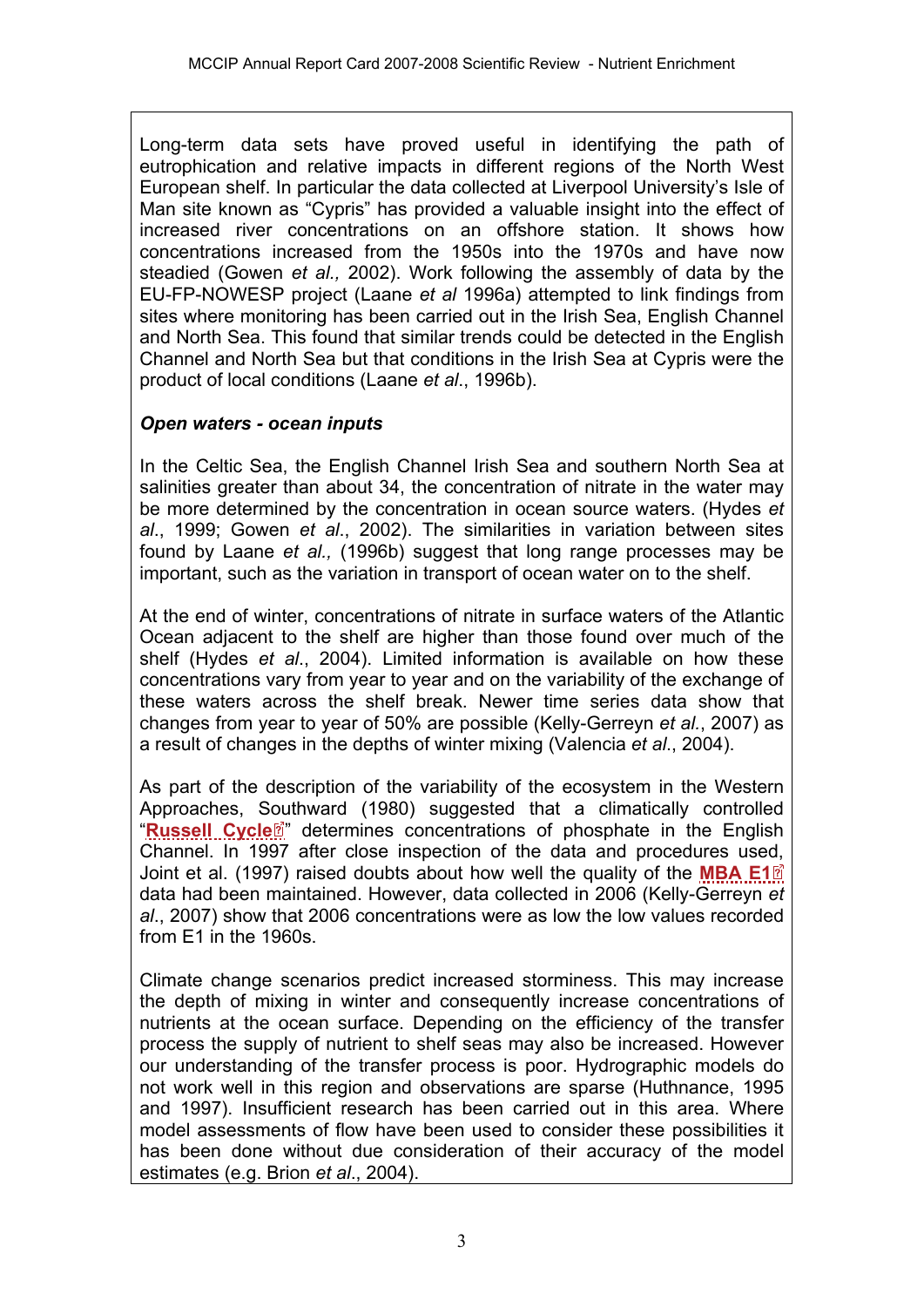### *Internal processes changing nutrient supply*

Models of productivity in the ocean in a warmer climate suggest increased stratification in summer will limit nutrient supply to surface waters during the productive seasons and inhibit mixing due to storms in winter (the paper by Huisman *et al*. (2006) is an example). Similar model scenarios have not yet been run for shelf seas, but are planne[d as](http://www.mccip.org.uk/arc/2007/glossary.htm) part of the PML contribution to the new NERC programme "**[Oceans 2025](http://www.mccip.org.uk/arc/2007/glossary.htm#Oceans2025)**<sup>"</sup>, this will be part of the continued development of the ERSEM model (see note in references).

**[Denitrification](http://www.mccip.org.uk/arc/2007/glossary.htm#Denitrification)**<sup>2</sup> is the major process that removes nitrate from the North Sea (Brion *et al* 2004). This requires that inputs of ocean waters are critical to maintaining concentrations in shelf sea waters (Hydes *et al.* 1999). Microbiological studies and a model suggest increased temperatures may decrease denitrification; not only would denitrification not occur but the product of microbial processing would be ammonia, which might enhance rates of plankton production (Kelly-Gerreyn *et al*., 2001). Higher concentrations of nitrate may lead to a switch to phosphate as the limiting nutrient.

### **Confidence assessments**

### **'What is already happening' - Low**

### **'What could happen in the future' - Low**

Understanding of climate effects on nutrient concentrations and eutrophication in the North Sea is poor. Insufficient data exists on changes in nutrients with time and over sufficiently large [are](http://www.mccip.org.uk/arc/2007/glossary.htm)as to be able to make similar assessments to those done for plankton ([CPR](http://www.mccip.org.uk/arc/2007/glossary.htm#CPR)<sup>o</sup> work e.g. Beaugrand *et al.,* 2000). If pulses of flow are occurring (e.g. Reid *et al*., 2001) and generating **[regime shifts](http://www.mccip.org.uk/arc/2007/glossary.htm#Regime_shifts)** then it would be expected that there may be changes in nutrient loads and that changes in biological activity would be feeding back into changes in nutrient concentration cycles. In the only case where nutrients have been considered as part of an analysis of regime shifts - Weijerman *et al*. (2005) there is little evidence of shifts in nutrient concentrations consistent with shifts in salinity.

To better understand the likely impact of climate change on eutrophication of the North Sea the key areas that require research are:- (1) Likely changes in river inputs - this research is underway. (2) Better understanding of the role of denitrification - little research on this is currently been done. The paper by Brion *et al*. (2004) shows that estimates of its importance have large uncertainties. [Th](http://www.mccip.org.uk/arc/2007/glossary.htm)e consequences of [inc](http://www.mccip.org.uk/arc/2007/glossary.htm)reasing temperature on the ratio of **[denitrification](http://www.mccip.org.uk/arc/2007/glossary.htm#Denitrification)**<sup>2</sup> to **[ammonification](http://www.mccip.org.uk/arc/2007/glossary.htm#Ammonification)**<sup>2</sup> are only considered in one paper (Kelly-Gerreyn *et al*., 2001). (3) Changes in the flow of Atlantic water may be an important control of the North Sea ecosystem (Reid *et al*., 2001) but numerical models that might be used to assess these changes with climate change have only a poor skill level when determining cross-shelf exchange.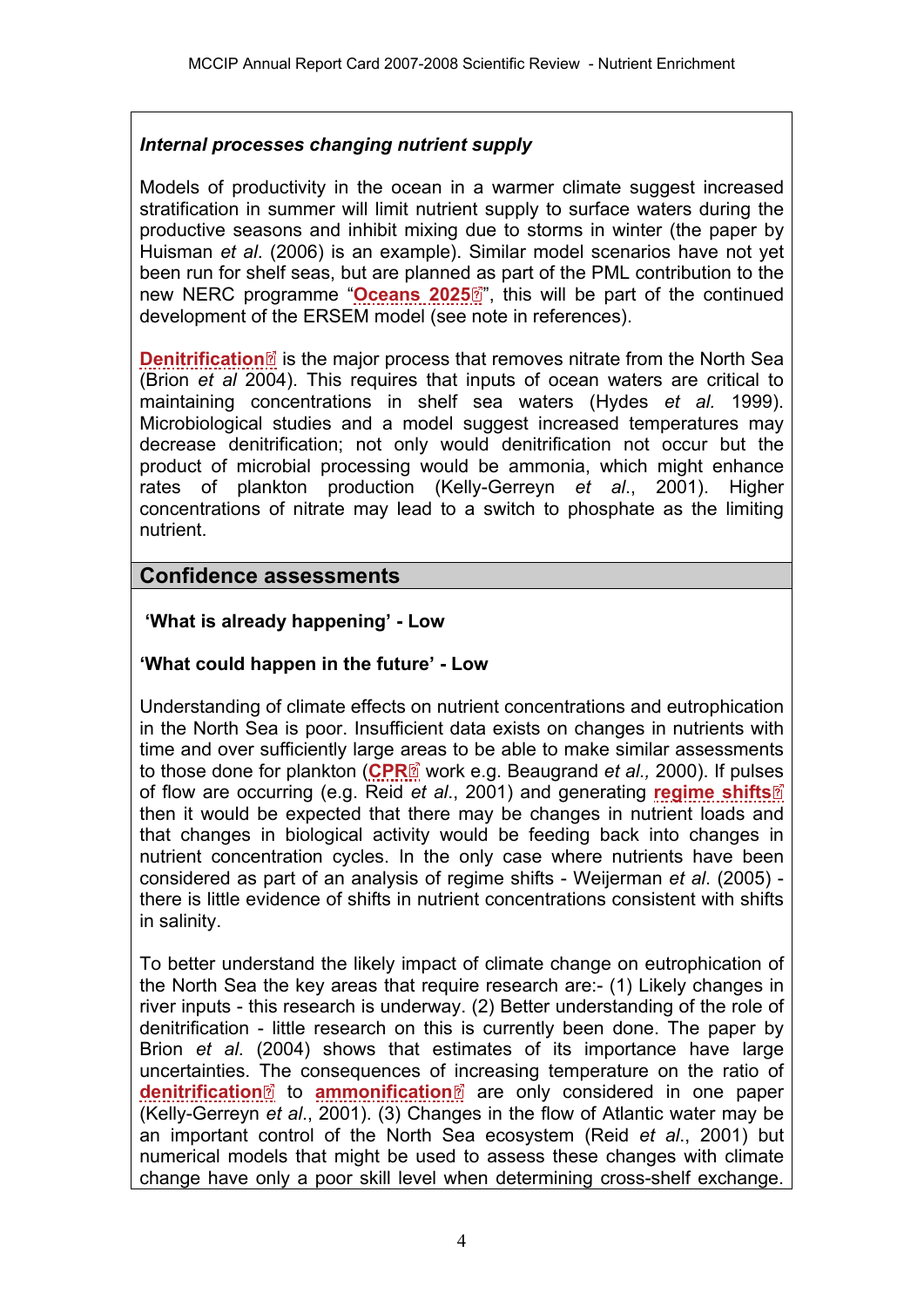(4) The relative effects of increased storminess and increased stratification have not yet been examined for shelf sea systems.

Two significant time series providing information over decades are available from the CYPRIS site in the Irish Sea and the MBA E1 site in the English Channel. The CYPRIS data clearly records increases in nutrient concentrations before 1974 and levelling off since then overall concentration of nitrate are less than would be expected due to removal by denitrification in the central Irish Sea (Gowen *et al*., 2002; Hydes *et al*., 2004). The E1 data set has the potential to be more directly influenced by changes in ocean supply. The validity of the inter-decadal changes seen in the data has been questioned (Joint *et al*., 1997), however data collected in 2006 shows that concentrations of phosphate are now similar to the relatively low concentrations observed in the 1960s (Kelly-Gerreyn *et al*., 2007). Continued collection of time series data is required. This should be done in conjunction with new systems of monitoring using buoys and Ferryboxes. They provide the high resolution data required to deconvolute and quantify the complex set of processes that control nutrient supply and eutrophication by the validation and calibration of numerical models.

# **Knowledge gaps**

Refer to confidence section

# **Commercial impacts**

Not stated

## **References**

- Beaugrand G., Ibanez F. & Reid P.C. (2000). Spatial, seasonal and long-term fluctuations of plankton in relation to hydroclimatic features in the English Channel, Celtic Sea and Bay of Biscay. *Marine Ecology Progress Series*  **200**: 93-102.
- Brion, N., Baeyens, W., De Galan, S., Elskens, M. & Laane, R. W (2004). The North Sea: source or sink for nitrogen and phosphorus to the Atlantic Ocean? *Biogeochemistry* **68**, (3), 277-296.
- Dumont E., Harrison, J.A., Kroeze, C., Bakker, E.J. & Seitzinger, S.P. (2005). Global distribution and sources of dissolved inorganic nitrogen export to the coastal zone: Results from a spatially explicit, global model *Global Biogeochemical Cycles*, **19**, GB4S02, doi:10.1029/2005GB002488.
- Gowen, R.J., Hydes, D.J., Mills, D.K., Stewart, B.M., Brown, J., Gibson, C.E., Shammon, T.M., Allen, M. & Malcolm, S.J., (2002). Assessing trends in nutrient concentrations in coastal shelf seas: a case study in the Irish Sea. Estuarine, *Coastal and Shelf Science* **54**, 927-939.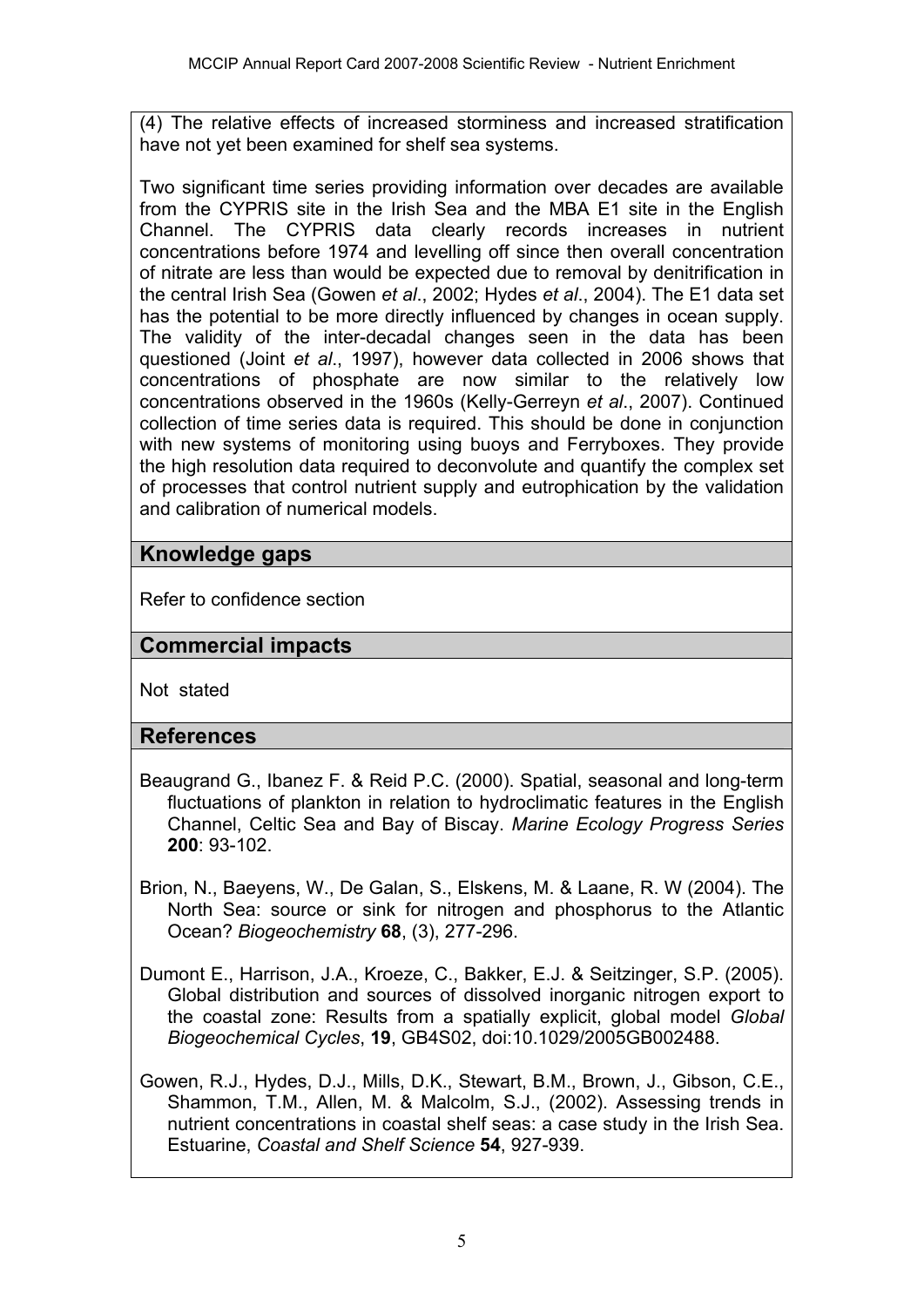- Heath, M.R. (2007) Spatially resolved monthly riverine fluxes of oxidised nitrogen (nitrate and nitrite) to the European shelf seas, 1960-2005. *FRS Internal Report 02/07, 59p*
- Huisman, J., Pham Thi, N.N., Karl, D.M. & Sommeijer, B. (2006). Reduced mixing generates oscillations and chaos in the oceanic deep chlorophyll maximum. *Nature* **439**: 322-325
- Huthnance, J.M., (1995). Circulation, exchange and water masses at the ocean margin: the role of physical processes at the shelf edge. *Progress in Oceanography* **35**, 353-431.
- Huthnance, J.M., (1997). North Sea interaction with the North Atlantic Ocean. *Deutsche Hydrographische Zeitschrift* **49**, 153-162.
- Hydes D.J., Kelly-Gerreyn B.A., Le Gall A.C. and Proctor R. (1999). The balance of supply of nutrients and demands of biological production and denitrification in a temperate latitude shelf sea – a treatment of the southern North Sea as an extended estuary. *Marine Chemistry* **68**: 117– 131.
- Hydes, D.J., Gowen, R.J., Holliday, N.P., Shammon, T. and Mills, D. (2004). External and internal control of winter concentrations of nutrients (N, P and Si) in north-west European shelf seas. *Estuarine Coastal and Shelf Science*, **59**, 2004, 151-161.
- Joint I., Jordan M.B. & Carr M.R. (1997). Is phosphate part of the Russell cycle? *Journal of the Marine Biological Association of the United Kingdom*  **77**: 625-633.
- Jones TH, Thompson LJ, Lawton JH, Bezemer TM, Bardgett RD, Blackburn TM, Bruce KD, Cannon PF, Hall GS, Hartley SE, Howson G, Jones CG, Kampichler C, Kandeler E & Richie DA (1998). Impacts of rising atmospheric carbon dioxide on model terrestrial ecosystems. *Science* **280**, 441-443
- Kelly-Gerreyn, BA, Hydes, DJ, & Trimmer (2001) A diagenetic model discriminating denitrification and dissimilatory nitrate reduction to ammonium in a temperate estuarine sediment *Marine Ecology Progress Series* **220**: 33-46.
- Kelly-Gerreyn,B. A., Hydes, D. J., Hartman, M. C., Siddorn, J., Hyder P., Holt M. W., (2007) The phosphoric acid leak from the wreck of the MV Ece in the English Channel in 2006: Assessment with a ship of opportunity, an operational ecosystem model and historical data *Marine Pollution Bulletin*  doi:10.1016/j.marpolbul.2007.04.020
- Laane, R., W. Van Leussen, G. Radach, J. Berlamont, J. Sündermann, W. Van Raaphorst, and F. Colijn, (1996a). North-West European shelf programme (NOWESP): An overview. Deutsche hydrographische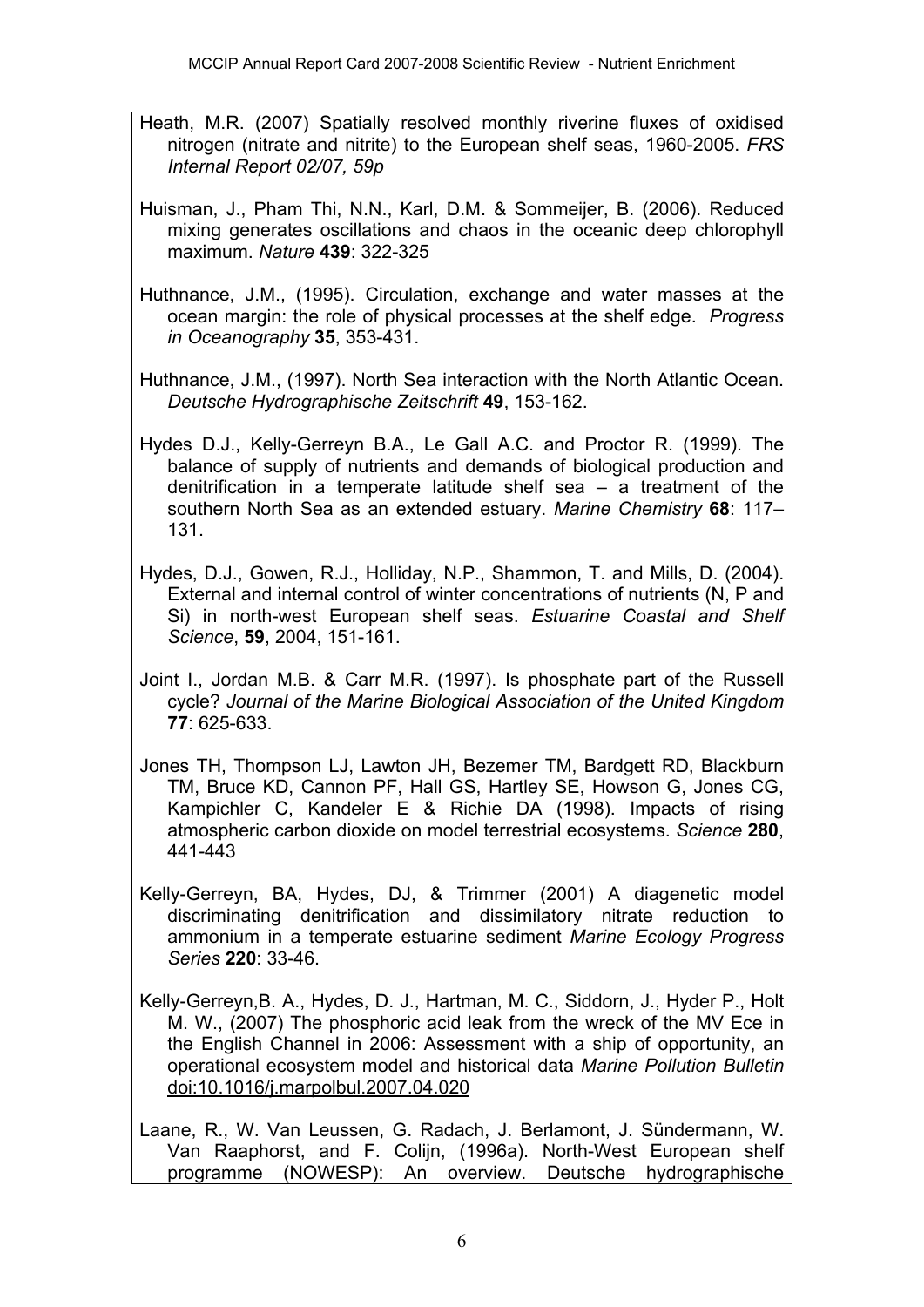Zeitschrift, 48 (3/4), 217-228

- Laane, R.W.P.M., Southward, A.J., Slinn, D.J., Allen, J., Groeneveld, G., de Vries, A., (1996b). Changes and causes of variability in salinity and dissolved inorganic phosphate in the Irish Sea, English Channel, and Dutch coastal zone. ICES Journal of Marine Science, 53, 933-944.
- Nixon S.W., Ammermann J.W., Atkinson L.P., Berounsky V.M., Billen G., Boicourt W.C., Boynton W.R., Church T.M., Ditoro D.M., Elmgren R., Gaeber J.H., Giblin A.E., Jahnke R.A., Owens N.J.P., Pilson M.E.Q. & Seitzinger S.P. (1996). The fate of nitrogen and phosphorus at the land– sea margin of the North Atlantic Ocean. *Biogeochemistry* **35**: 141–180.
- OSPAR (2003). OSPAR Integrated Report 2003 on the Eutrophication Status of the OSPAR Maritime Area Based Upon the First Application of the Comprehensive Procedure ISBN 1-904426-25-5
- OSPARCOM (2000). Quality Status Report 2000. Region II Greater North Sea. Published by OSPAR Commission, London.
- Radach, G. & Patsch, J. (2007) Variability of Continental Riverine Freshwater and Nutrient Inputs into the North Sea for the Years 1977–2000 and Its Consequences for the Assessment of Eutrophication. Estuaries and Coasts Vol. 30, No. 1, pp 66–81.
- Reid, P.C., Holliday, N.P., Smyth, T.J., (2001). Pulses in the eastern margin current and warmer water off the north-west European shelf linked to North Sea ecosystem changes. *Marine Ecology Progress Series* **215**, 283- 287.
- Southward A.J. (1980). The western English Channel an inconstant ecosystem? *Nature* **285** (5764), pp 361-366.
- Valencia, V., Franco, J., Borja, A. & Fontán, A. (2004). Winter mixed layer in the continental slope of the south-eastern Bay of Biscay. Factors affecting the water mixed depth and resulting properties of the mixed waters, Abstract 2004/N:05ICES Annual Scientific Conference Vigo Spain.
- Weijerman, M., Lindeboom, H. & Zuur, A.F. (2005). Regime shifts in marine ecosystems of the North Sea and Wadden Sea. Marine Ecology Progress Series 298, 21-39.
- Wilby, L., Whitehead, P.G., Wade, A.J., Butterfield, D., Davis, R.J. & Watts, G. (2006). Integrated modelling of climate change impacts on water resources and quality in a lowland catchment: River Kennet, UK, Journal of Hydrology 330, 204-220.